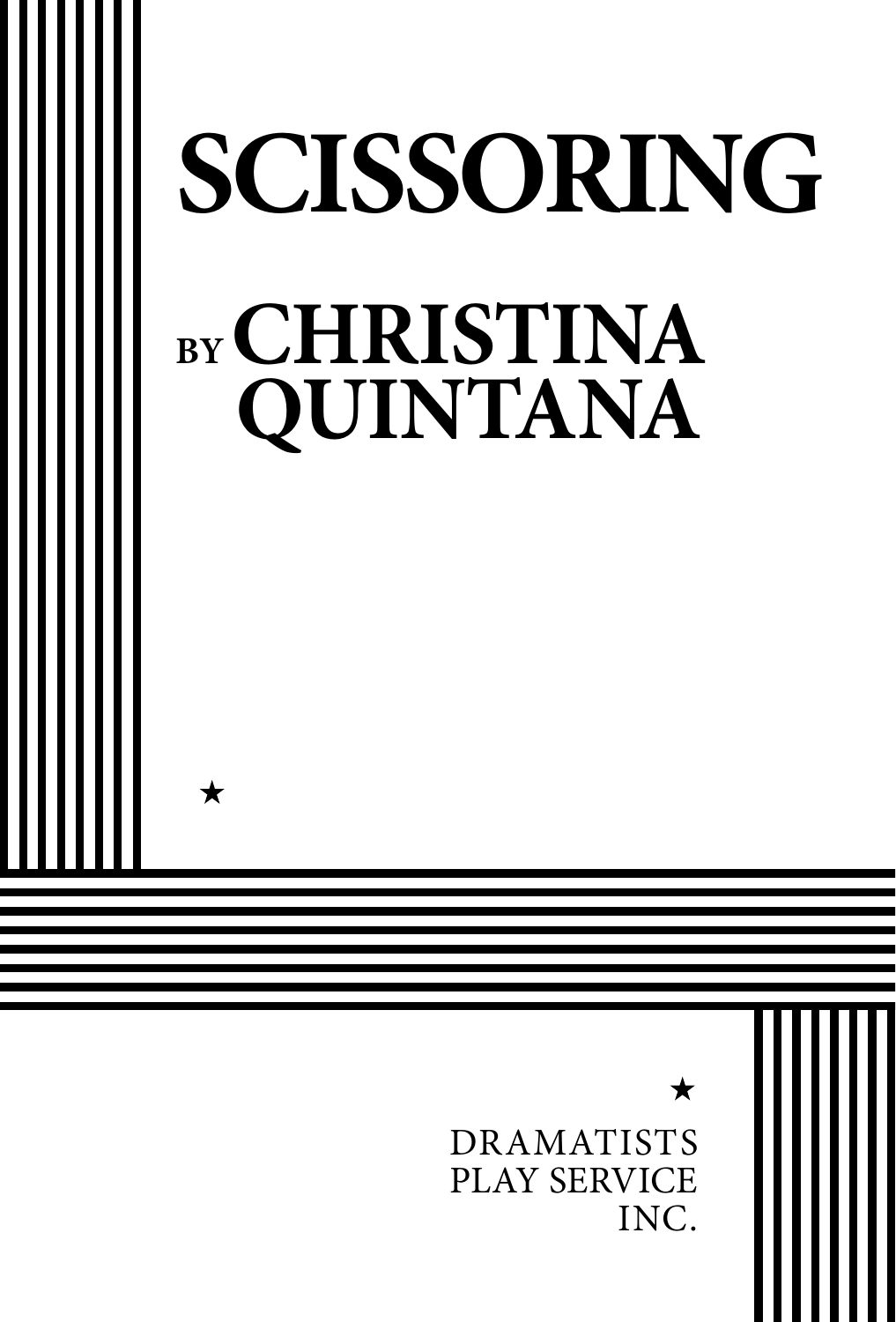#### SCISSORING Copyright © 2019, Christina Quintana

#### All Rights Reserved

CAUTION: Professionals and amateurs are hereby warned that performance of SCISSORING is subject to payment of a royalty. It is fully protected under the copyright laws of the United States of America, and of all countries covered by the International Copyright Union (including the Dominion of Canada and the rest of the British Commonwealth), and of all countries covered by the Pan-American Copyright Convention, the Universal Copyright Convention, the Berne Convention, and of all countries with which the United States has reciprocal copyright relations. All rights, including without limitation professional/amateur stage rights, motion picture, recitation, lecturing, public reading, radio broadcasting, television, video or sound recording, all other forms of mechanical, electronic and digital reproduction, transmission and distribution, such as CD, DVD, the Internet, private and file-sharing networks, information storage and retrieval systems, photocopying, and the rights of translation into foreign languages are strictly reserved. Particular emphasis is placed upon the matter of readings, permission for which must be secured from the Author's agent in writing.

The English language stock and amateur stage performance rights in the United States, its territories, possessions and Canada for SCISSORING are controlled exclusively by Dramatists Play Service, Inc., 440 Park Avenue South, New York, NY 10016. No professional or nonprofessional performance of the Play may be given without obtaining in advance the written permission of Dramatists Play Service, Inc., and paying the requisite fee.

Inquiries concerning all other rights should be addressed to Abrams Artists Agency, 275 Seventh Ave., 26th floor, New York, NY 10001. Attn: Katie Gamelli.

#### **SPECIAL NOTE**

Anyone receiving permission to produce SCISSORING is required to give credit to the Author as sole and exclusive Author of the Play on the title page of all programs distributed in connection with performances of the Play and in all instances in which the title of the Play appears, including printed or digital materials for advertising, publicizing or otherwise exploiting the Play and/or a production thereof. Please see your production license for font size and typeface requirements.

Be advised that there may be additional credits required in all programs and promotional material. Such language will be listed under the "Additional Billing" section of production licenses. It is the licensee's responsibility to ensure any and all required billing is included in the requisite places, per the terms of the license.

#### **SPECIAL NOTE ON SONGS AND RECORDINGS**

Dramatists Play Service, Inc. neither holds the rights to nor grants permission to use any songs or recordings mentioned in the Play. Permission for performances of copyrighted songs, arrangements or recordings mentioned in this Play is not included in our license agreement. The permission of the copyright owner(s) must be obtained for any such use. For any songs and/or recordings mentioned in the Play, other songs, arrangements, or recordings may be substituted provided permission from the copyright owner(s) of such songs, arrangements or recordings is obtained; or songs, arrangements or recordings in the public domain may be substituted.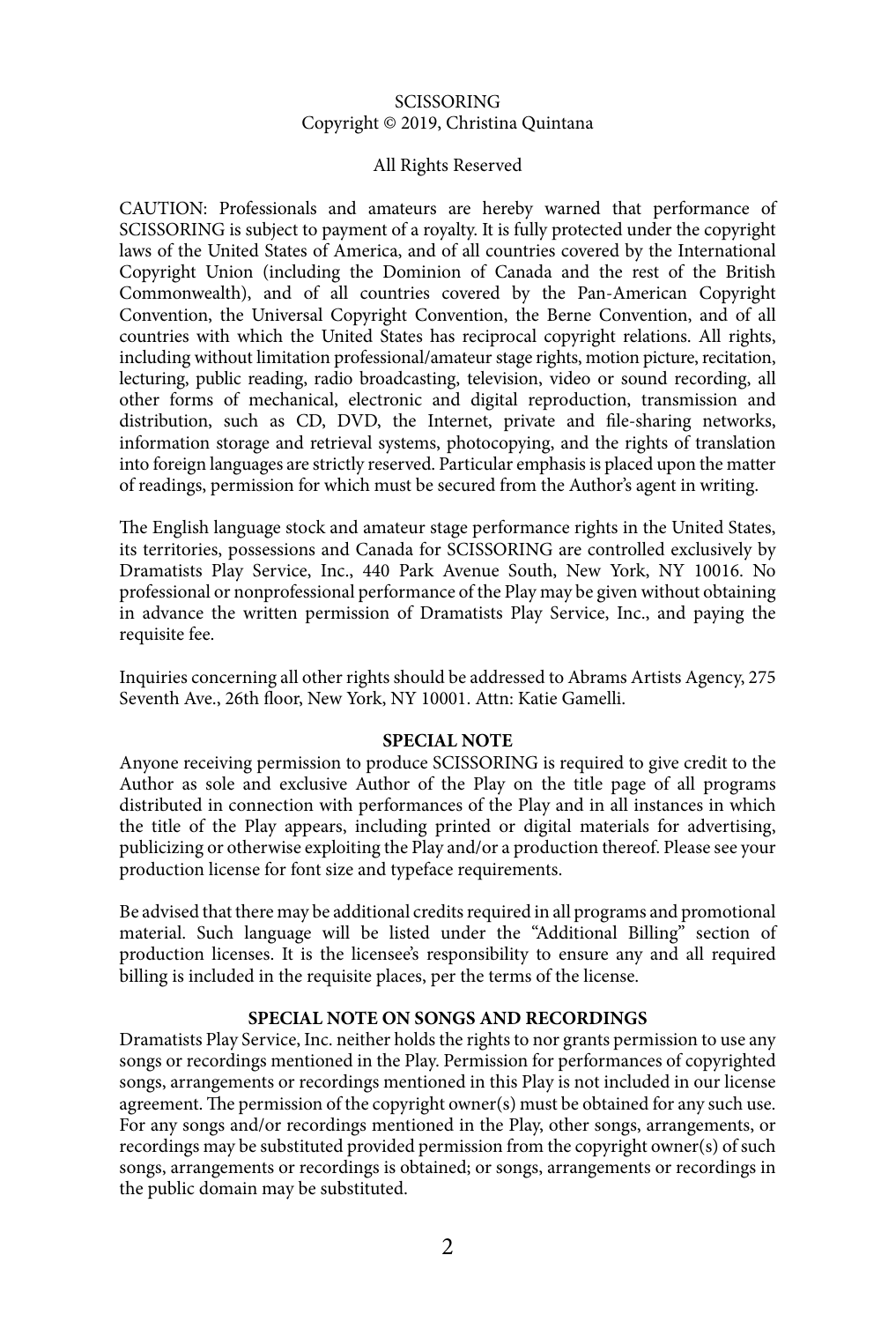*For Calvert*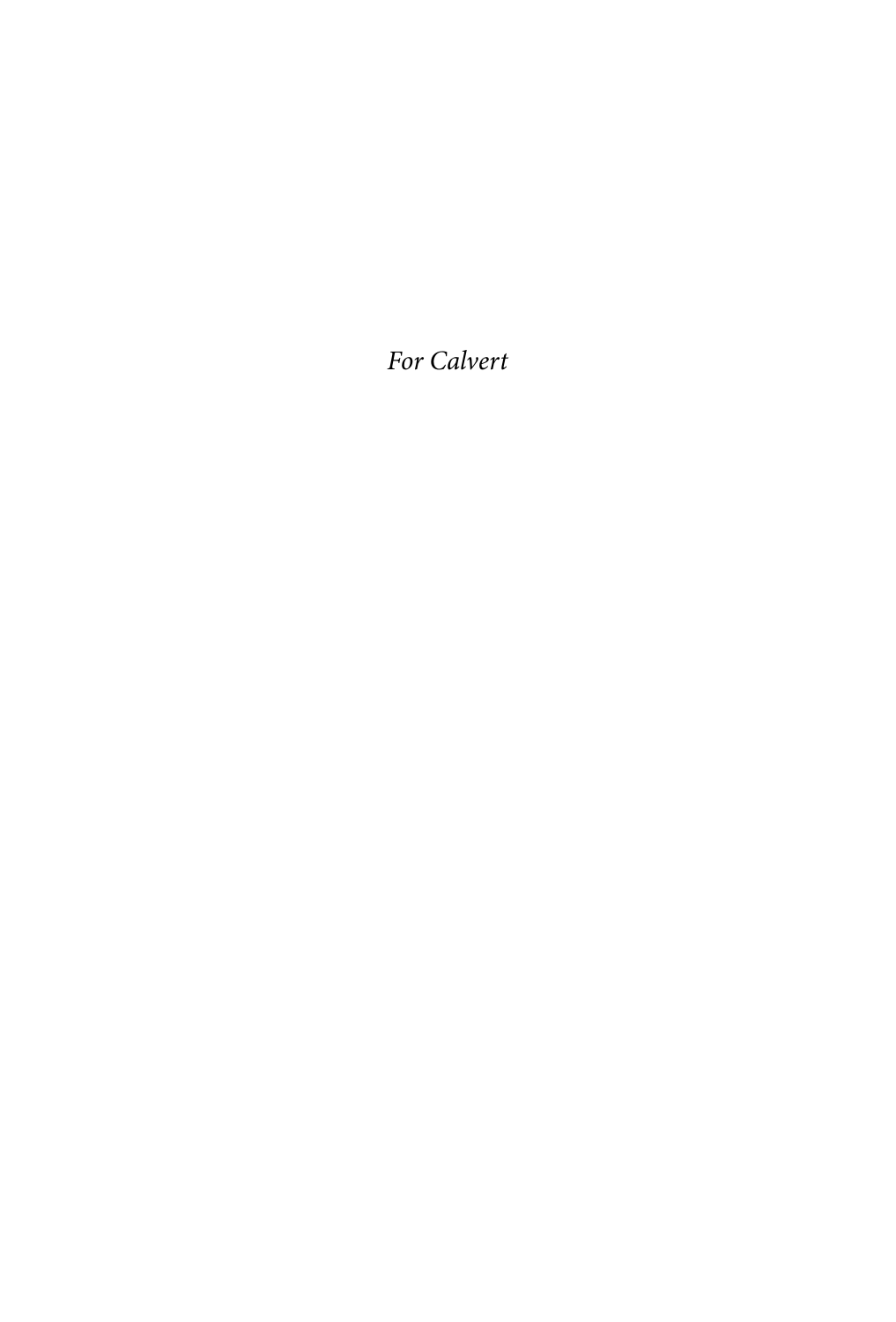SCISSORING had its world premiere at INTAR (Louis D. Moreno, Artistic Director), New York City, on June 11, 2018. It was directed by Estefanía Fadul, the set design was by Raul Abrego, the costume design was by Heather McDevitt Barton, the lighting design was by Christina Watanabe, the sound design was by Fan Zhang, the stage manager was Fran Acuña-Almiron, and the assistant stage manager was Lindsay Kipnis. The cast was as follows:

| P.A. SYSTEM/FATHER RAY  Ryan Vincent Anderson |  |
|-----------------------------------------------|--|
|                                               |  |
|                                               |  |

Following opening, Alejandra Maldonado took over as stage manager on June 12, 2018, and on June 18, 2018, Christy Escobar took over the role of Celia.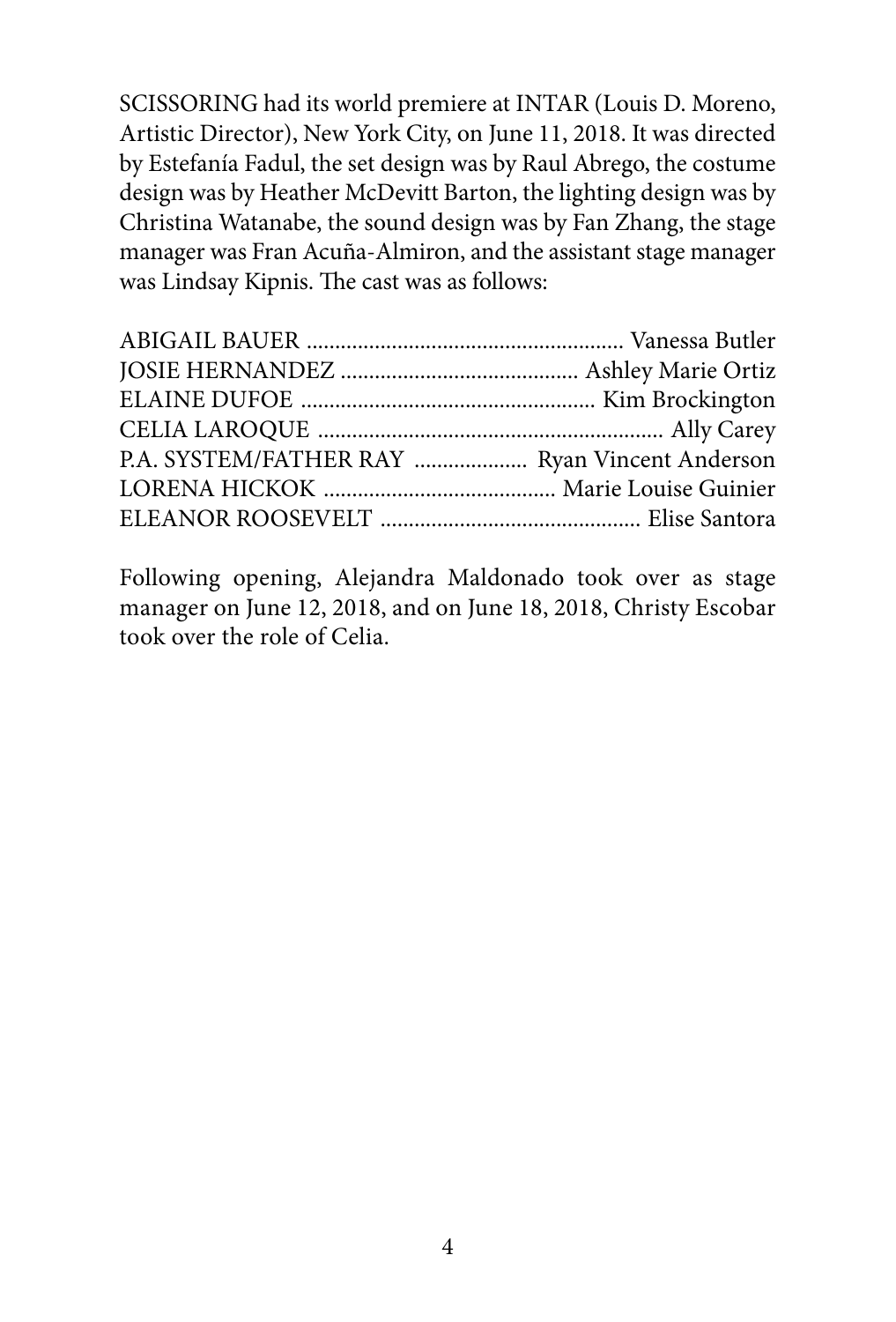SCISSORING was a finalist in the 2013–2014 Alliance/Kendeda National Graduate Playwriting Competition and presented in workshop by Columbia Stages at the Studio Theatre of the Pershing Square Signature Center, New York City, opening on May 2, 2013. It was directed by Rebecca Cunningham, the producer was Matthew Groff, the dramaturg was Greg Taubman, the set design was by Lucas Womack, the lighting design was by Evan Roby, the costume design was by Matsy Stinson, the sound design was by Olivia Gemelli, the stage manager was Olivia Gemelli, and the assistant stage manager was Emily Asaro. The cast was as follows: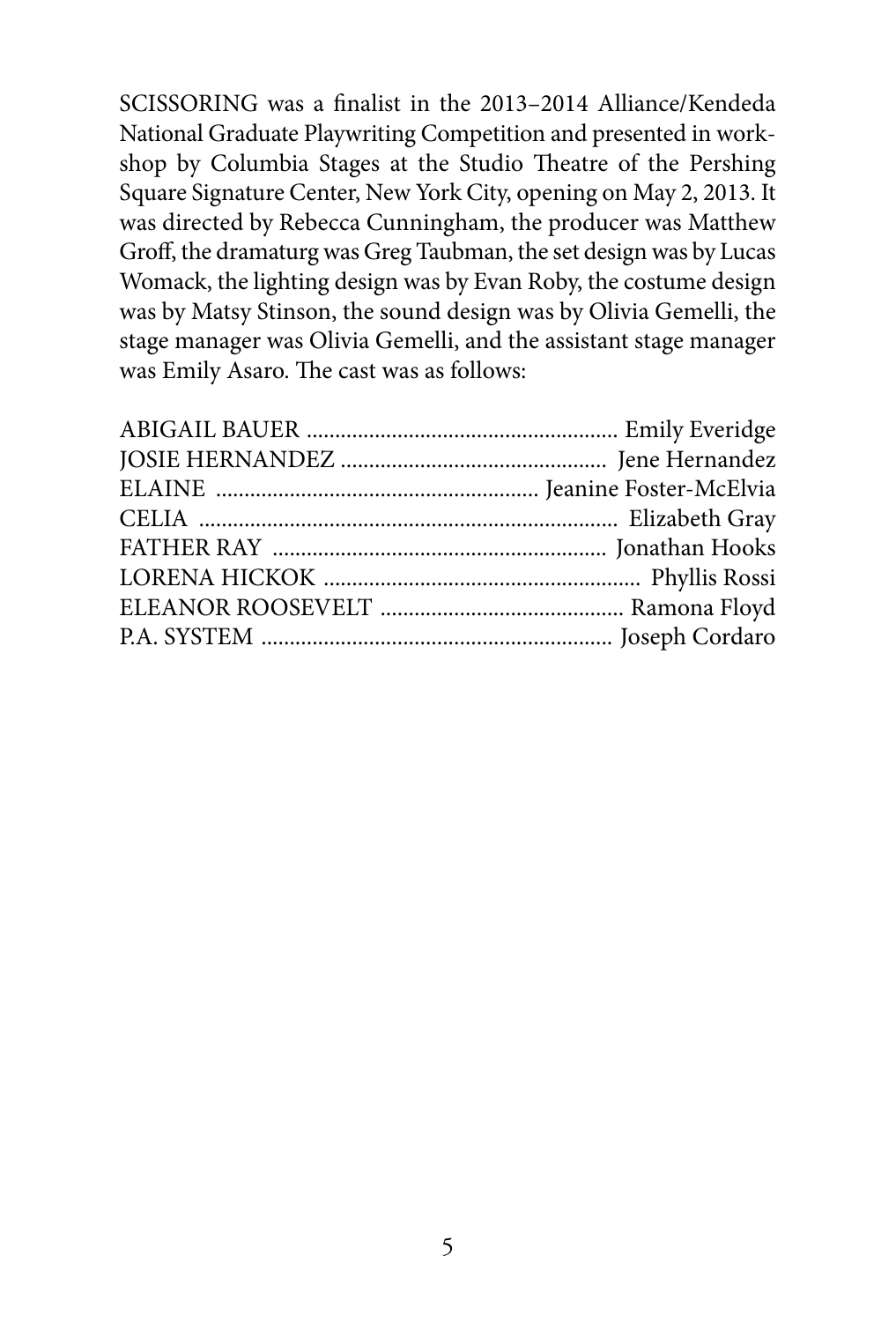## **CHARACTERS**

ABIGAIL BAUER, early thirties, African-American or biracial, New Orleans native, history teacher plagued by Catholic guilt

JOSIE HERNANDEZ, early thirties, Nuyorican, Abigail's partner, a painter who lives loud

ELAINE DUFOE, fifties, African-American, overbearing über-Catholic principal

CELIA LAROQUE, early/mid-twenties, white, born/raised Uptown girl, math teacher

FATHER RAY, thirties, benevolent Haitian-American priest, came to New Orleans for seminary

LORENA HICKOK, shadow of journalist and Eleanor Roosevelt's confidante

ELEANOR ROOSEVELT, shadow of the First Lady

P.A. SYSTEM, any gender, any race, any age; a personified version of the classroom loudspeaker, constantly shape-shifting

### **TIME**

Now (2017–2018 school year)—plus visits from the past

## **PLACE**

New Orleans, Louisiana (specifically Uptown and the Marigny).

*In a city dominated by Catholic schools, St. Elizabeth Rose is a wellestablished Uptown all-girls Catholic high school. It's a very white institution, and Elaine has worked hard for her place there.*

*The Marigny (though always funky and gorgeous) was a "less desirable" area of the city pre-Katrina, largely home to artists and the LGBT community. Though still full of artists, post-Katrina the area has become much more shiny and gentrified, particularly because of its proximity to the Quarter and the introduction of a new streetcar stop at Rampart.*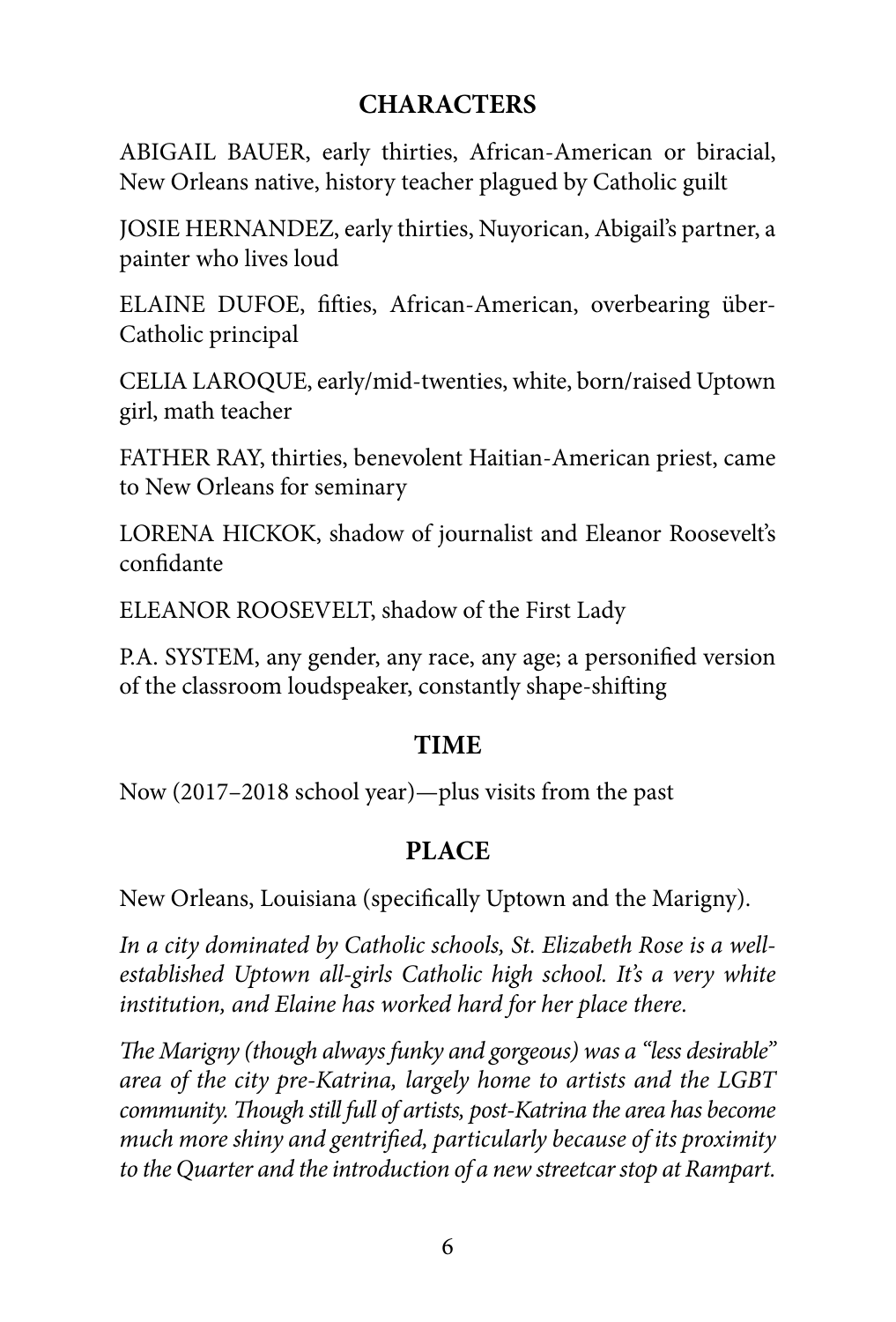# **ON CASTING**

The actor playing Father Ray may double as the Park McArthur voiceover.

In the world premiere, Father Ray doubled as the P.A. System. In other iterations, the P.A. has been cast separately as a drag queen and as a woman. The world is your burrito.

The characters of Lorena and Eleanor should be cast as women of color. In the world premiere, Eleanor was played by a Latina and Lorena played by an African-American woman.

## **NOTES**

This play is to be performed without an intermission.

Slashes / indicate when the next character begins speaking. The slash's placement serves as estimation; take liberties.

Brackets [ ] indicate thoughts which are not said out loud.

Scenes flow in and out and on top of one another—one begins while another ends.

The painting of St. Elizabeth Rose should not be too literal—if we see it at all.

Re: accent—No *Streetcar*, please! A Georgia or Mississippi or even rural Louisiana accent is *very different* than a New Orleans accent. New Orleanians tend to speak with an easiness on the words. Yats have an accent closer to Brooklyn than anywhere else in the South. Uptowners often have little discernable accent to outsiders. Above all: *Less is more!* New Orleanians most often pronounce New Orleans as New Or-lins. There are notations re: pronunciation throughout the play.

Recommended reading: *Empty Without You: The Intimate Letters of Eleanor Roosevelt and Lorena Hickok*, edited by Rodger Streitmatter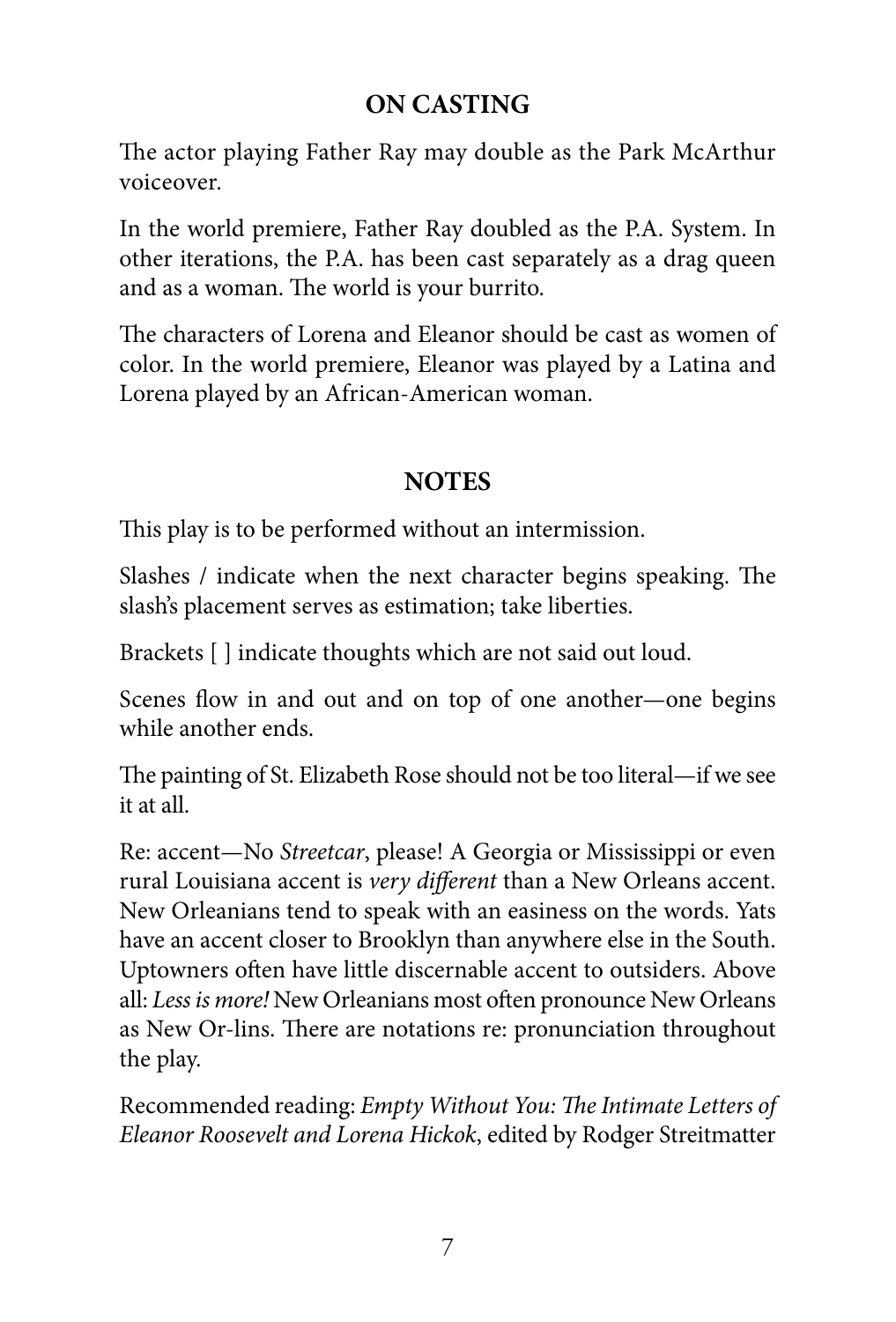*Darling, will you never learn that love can't be pigeon holed and perhaps we love people more for their weaknesses than for their best qualities of which you have a lot tho' you forget them when you are down.*

> —Eleanor Roosevelt to Lorena Hickok, *Empty Without You*

*It is human, is in all the books: choose now, or be left behind.*

*What of those who do not choose? And do not fall? Neither man nor wife. And at the same time both: not promised, not withheld.*

*I have seen them. I want to find them.*

> —Abe Louise Young, "Houses Made Only of Entrance"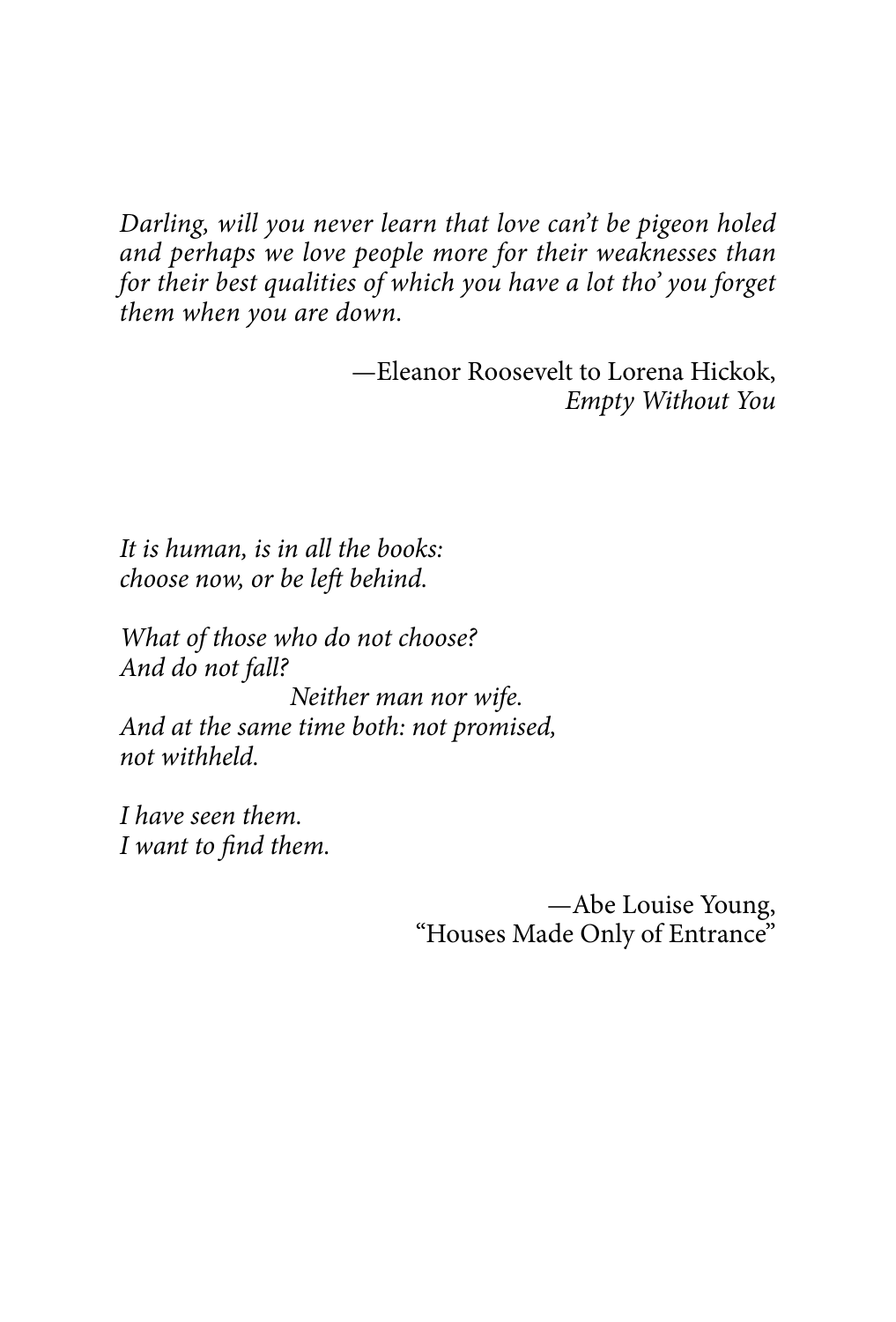# **SCISSORING**

# **ACT ONE**

## **Prologue: Early February 2018, Mardi Gras Weekend**

*A side street off St. Charles Avenue, where a parade rolls. Abigail and Josie walk together. It's by no means desolate, but they're in their own world.*

*They wear a bunch of beads, maybe Josie holds a go-cup. They sing:* 

ABIGAIL. *New Orrrrrleans laaaaadies…*

*(To Josie.)* You've gotta sing with me. It's Mardi Gras, so it's Mardi *Law*.

JOSIE. *(Laughs.)* Oh yeah?

ABIGAIL. Yeahhhh—

*They laugh. They're drunk. They love each other.*

JOSIE and ABIGAIL.

*NEW ORLEANS LADIES!*

ABIGAIL.

*ALLLLL THE WAY—*

*FROM BOURBON STREET TO ESPLANADE\* !*

…Hey. Where'd everybody go? Remy! Viiiiic!

JOSIE. Don't worry. We'll catch up to 'em.

*Abigail reaches for Josie, dances with her—or something like it.* ABIGAIL. *This* is nice. Isn't this nice? JOSIE. Yeah… It'll be nice until you start feelin' all those shots.

<sup>\*</sup> Pronounced ESS-pluh-nayd.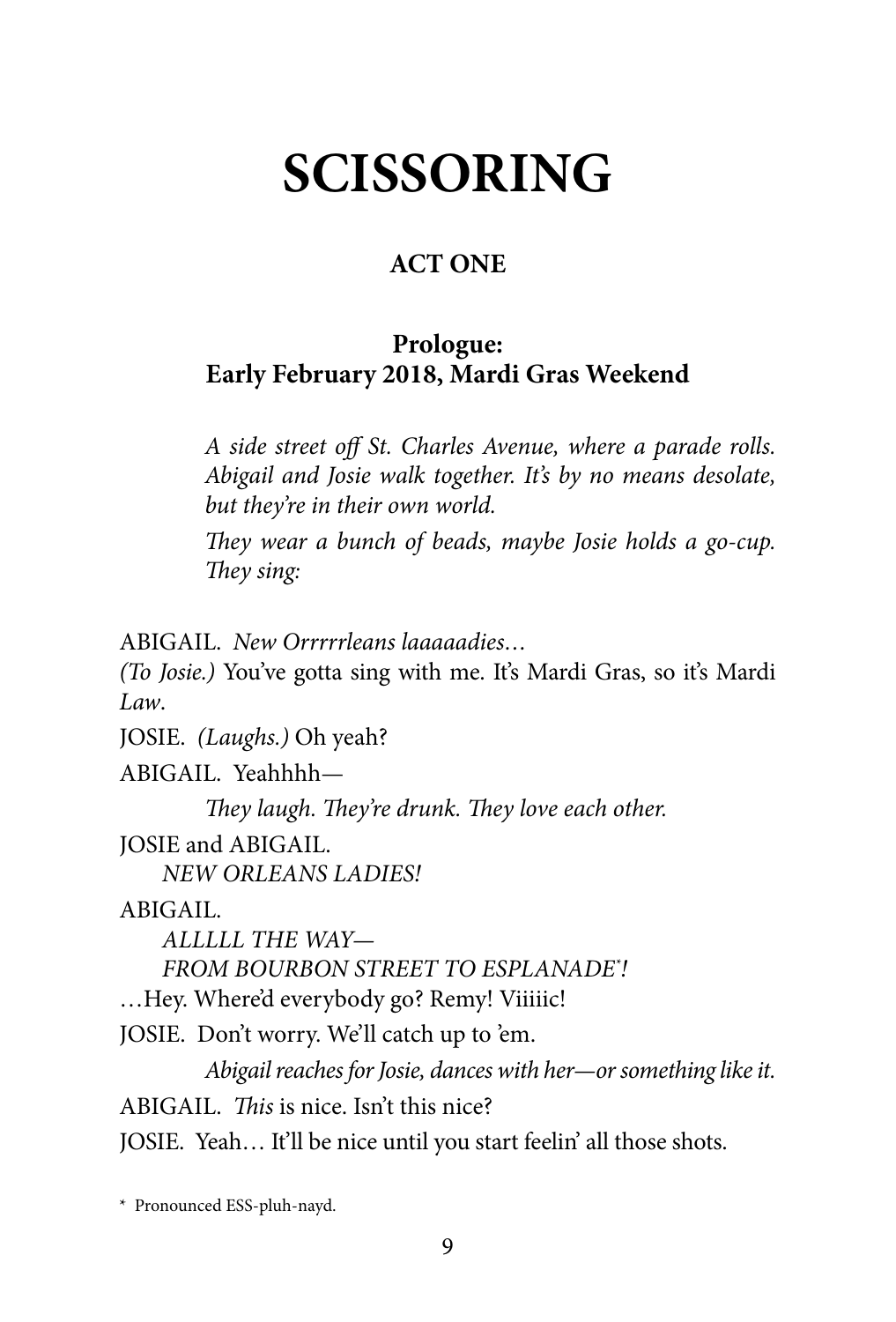ABIGAIL. How many did I take?

JOSIE. Three.

ABIGAIL. *You* took three!

JOSIE. I had to. In solidarity…

ABIGAIL. *(Sighs deep, over the top.)* When's the last time life felt so… so easy?

JOSIE. College? *(Smiles.)* Now?

*Abigail kisses her deeply, like it's going somewhere.*

ABIGAIL. Hey. Let's skip the next parade… Go home. What do you say?

JOSIE. *(Imitating a Southern drawl.)* My word, / Ms. Bauer!

ELAINE. *(Offstage.)* Ms. Bauer!

*Abigail and Josie look at each other knowingly. Abigail steps back.*

ABIGAIL. Shit.

JOSIE. You want me to go?

ABIGAIL. No.

JOSIE. Yeah, you do.

ABIGAIL. You know I don't really.

JOSIE. But you do. I get it.

ELAINE. *(Offstage.)* Abigail! Is that you? Or am I just making a fool of myself!

*Abigail sobers quickly.*

ABIGAIL. *(Calls.)* Elaine!

JOSIE. *(To Abigail; matter-of-fact.)* I'll grab a pack of cigarettes. It'll be like I don't exist.

ABIGAIL. Jos—wait.

JOSIE. What?

ABIGAIL. Maybe I shouldn't have taken the job.

JOSIE. Well, it's yours.

*Josie stumbles away. Elaine approaches. Maybe in costume, maybe wearing a mask.*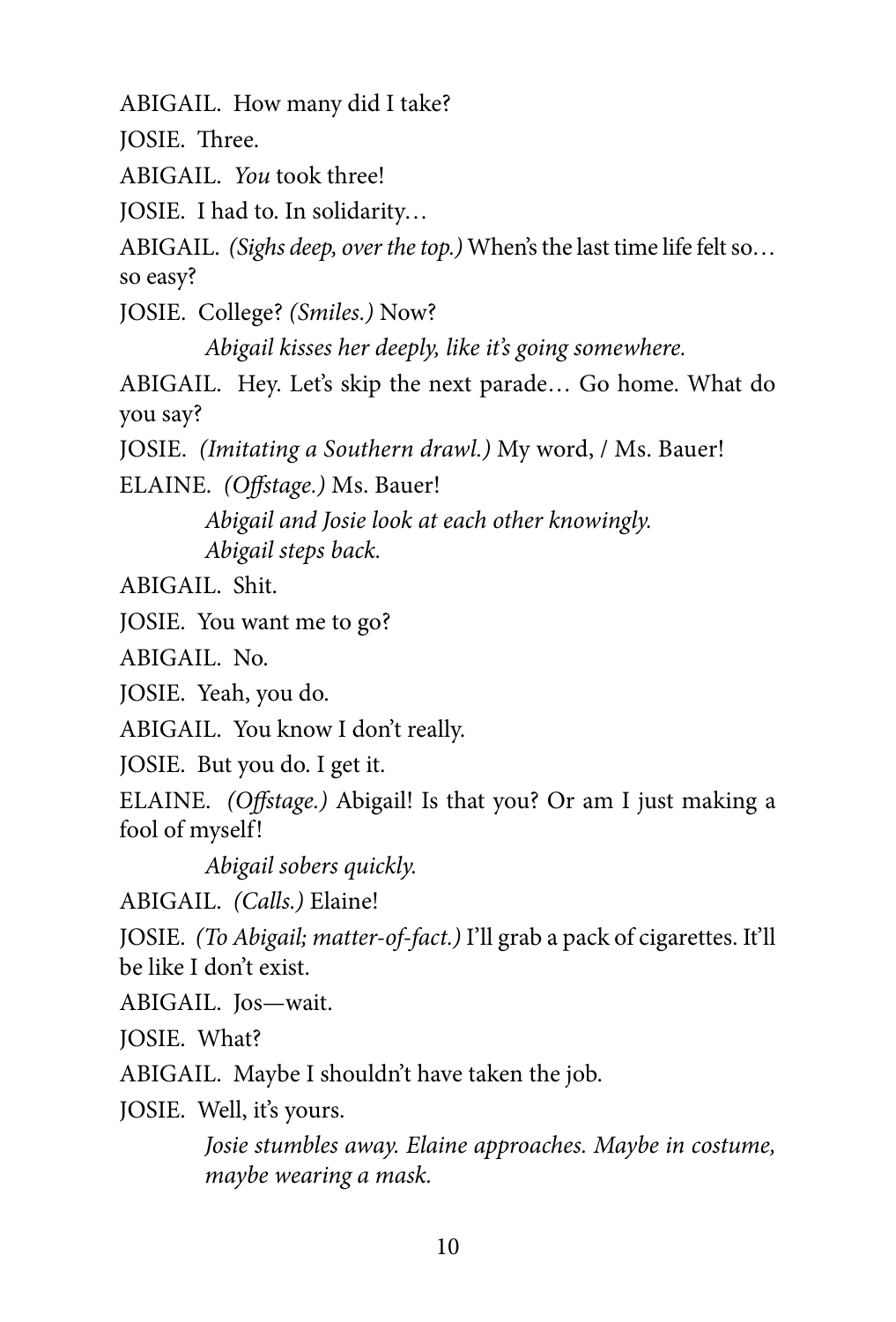ELAINE. Abigail! One of my girlfriends has a house a few blocks down! Why don't you join us?

ABIGAIL. Oh, that's really nice of you/, but—

ELAINE. And who was that you were talking to?

ABIGAIL. Oh…uh—just a friend…

*Lorena Hickok appears, watches. Abigail doesn't see her. Darkness.*

# **Scene 1: April 2017**

*Suddenly it's bright and fluorescent. Elaine's office. An interview. Abigail explores the office politely with her eyes. She stares hard at the P.A. System speaker, which suddenly blinks and then stares wide-eyed at her, accusingly. Suddenly it opens its mouth.*

P.A. SYSTEM. Good morning teachers and students. It's time for the prayer to start the day…

> *Abigail jumps back in her seat. The P.A. System returns to being inanimate. Elaine does the sign of the cross, then peruses Abigail's résumé.*

ELAINE. Is it *Mrs.* Bauer?

ABIGAIL. Oh…uh. Ms. Actually.

ELAINE. Forgive me! I saw the ring and assumed—engaged?

ABIGAIL. Oh, this, it's not—

ELAINE. It's lovely. Simple. You rarely see that anymore. For whatever reason, women want to wear the Ark of the Covenant on their fingers. Wait until you get a look at Mrs. Bordelon's*\** ring. Her husband's a surgeon. The muscles in her left arm—it must be like lifting weights!

> *Abigail laughs uncomfortably. She looks up at the P.A. System when Elaine looks away.*

\* Pronounced Bor-duh-lawn.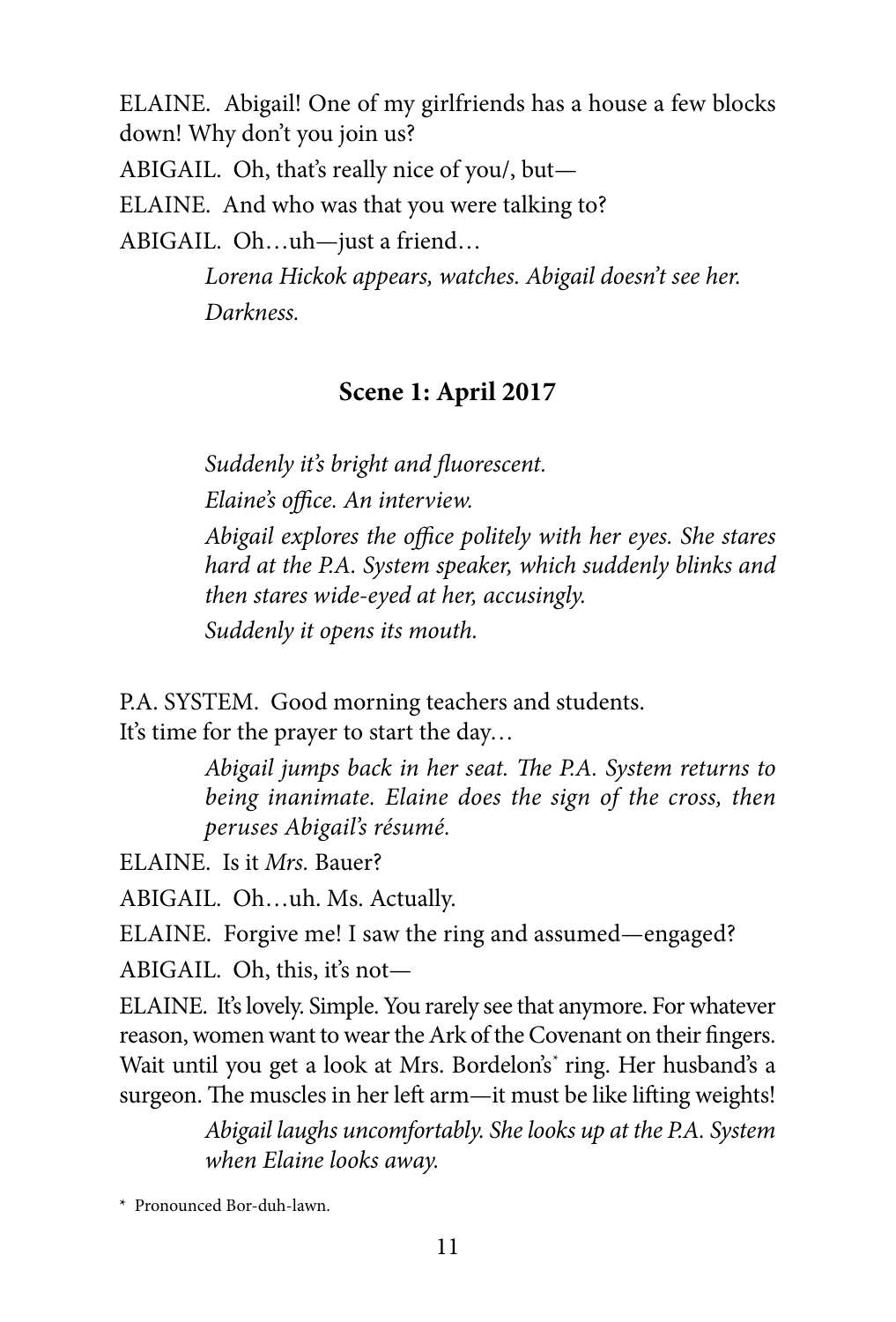ABIGAIL. I'll keep an eye out.

ELAINE. You won't have to look hard. Wait for the afternoon sun and it very well might blind you in the hall. *(Laughs to herself.)* A woman's jewelry says a lot about her. Simplicity shows grace. I admire that.

ABIGAIL. Thank you.

*A moment.*

ELAINE. So, you've never been married?

ABIGAIL. Well, uh, / no.

ELAINE. That surprises me.

ABIGAIL. I'm not sure what that has / to do with…

ELAINE. Your résumé's impressive. Master's from Tulane. Very nice.

ABIGAIL. I was looking into a PhD for a while, but—

ELAINE. I hope you're prepared to fully commit to the position. We don't want to fall in love with you and then have to let go just as fast!

ABIGAIL. Oh. Of course. I meant that—I *was* considering it, but if given the opportunity, I'm here to stay. It's exactly the type of position I want.

ELAINE. That's what I like to hear!

And—I see you briefly taught in the public school system. What happened? *Couldn't take it?*

*Elaine laughs.*

ABIGAIL. Uh…

*Cut to: Later that day. Abigail and Josie's apartment.*

Say hello to Ms. U.S. History and Government at St. Elizabeth Rose!

*Josie pecks Abigail on the cheek.*

JOSIE. Congrats.

ABIGAIL. Don't go too crazy with the cheers…

JOSIE. I got your text.

ABIGAIL. So, this is how you're gonna be about it?

JOSIE. *(Trying.)* If this is what you really want, OK.

ABIGAIL. You know how hard I've been looking…and I'm, honestly, I'm really excited about it…

JOSIE. Babe, why not finally go for the PhD? Stanford?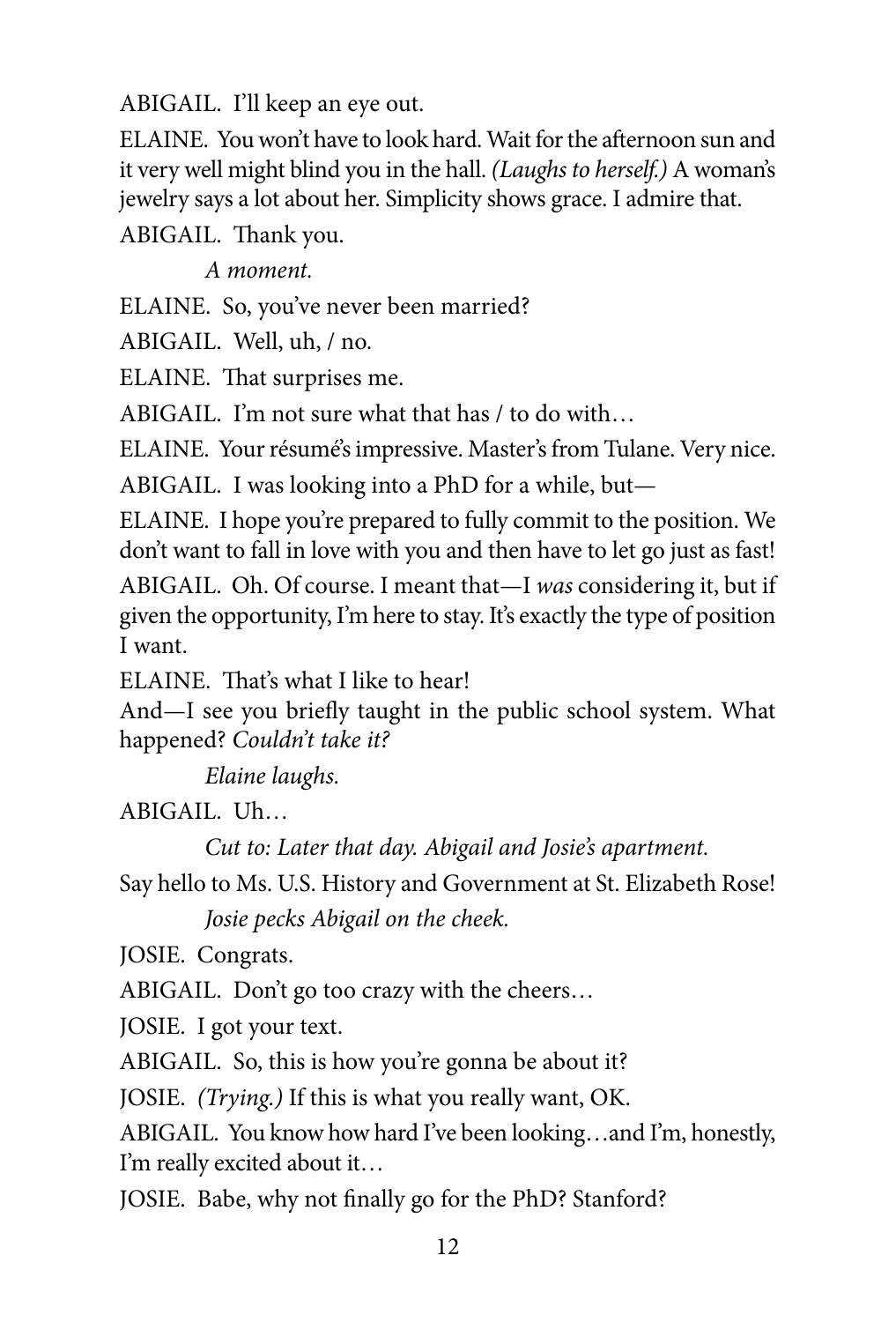ABIGAIL. Let's / not—

JOSIE. *Isn't that what you really want?* You'd get in no problem. I'm sure of / it.

ABIGAIL. It's not like I can just *jump* into a program. The application process is insane—you know that—and I'm not even sure it's the right move.

JOSIE. Why not?

ABIGAIL. Getting a PhD doesn't guarantee anything! In fact, it might be harder for me to find a job, plus more debt! It's my life, OK? I can make my own decisions. *I'll do this* while I figure it out…

JOSIE. You could get an admin gig, something else, *anything* else why go out of your way to make your life—our lives—more difficult?

> *Suddenly Lorena Hickok emerges, makes herself at home. Abigail can't believe her eyes.*

LORENA. Well. She has a point, Abigail—why is it you took the job?

ABIGAIL. *(To Lorena.)* Huh?

JOSIE. You heard me.

ABIGAIL. No—it's just—uh—Lorena—Lorena Hickok…?

JOSIE. Who?

ABIGAIL. That um…the journalist. The one who had the affair with Eleanor Roose/velt—

> *Lorena grabs an apple (or something else), takes a bite, and speaks with her mouth full.*

LORENA. *(Scoffs.)* "Affair" is such a tasteless term—and truly / inaccurate.

JOSIE. …What about her?

ABIGAIL. *(Eyes on Lorena.)* I'm sorry—I don't know what's—

JOSIE. Are you O/K?

LORENA. *(To Abigail.)* What *in God's name* are you doing taking that job?

ABIGAIL. *(Looking between Lorena and Josie.)* I had a really good point and then—

*Abigail approaches Lorena and examines her up close, maybe*